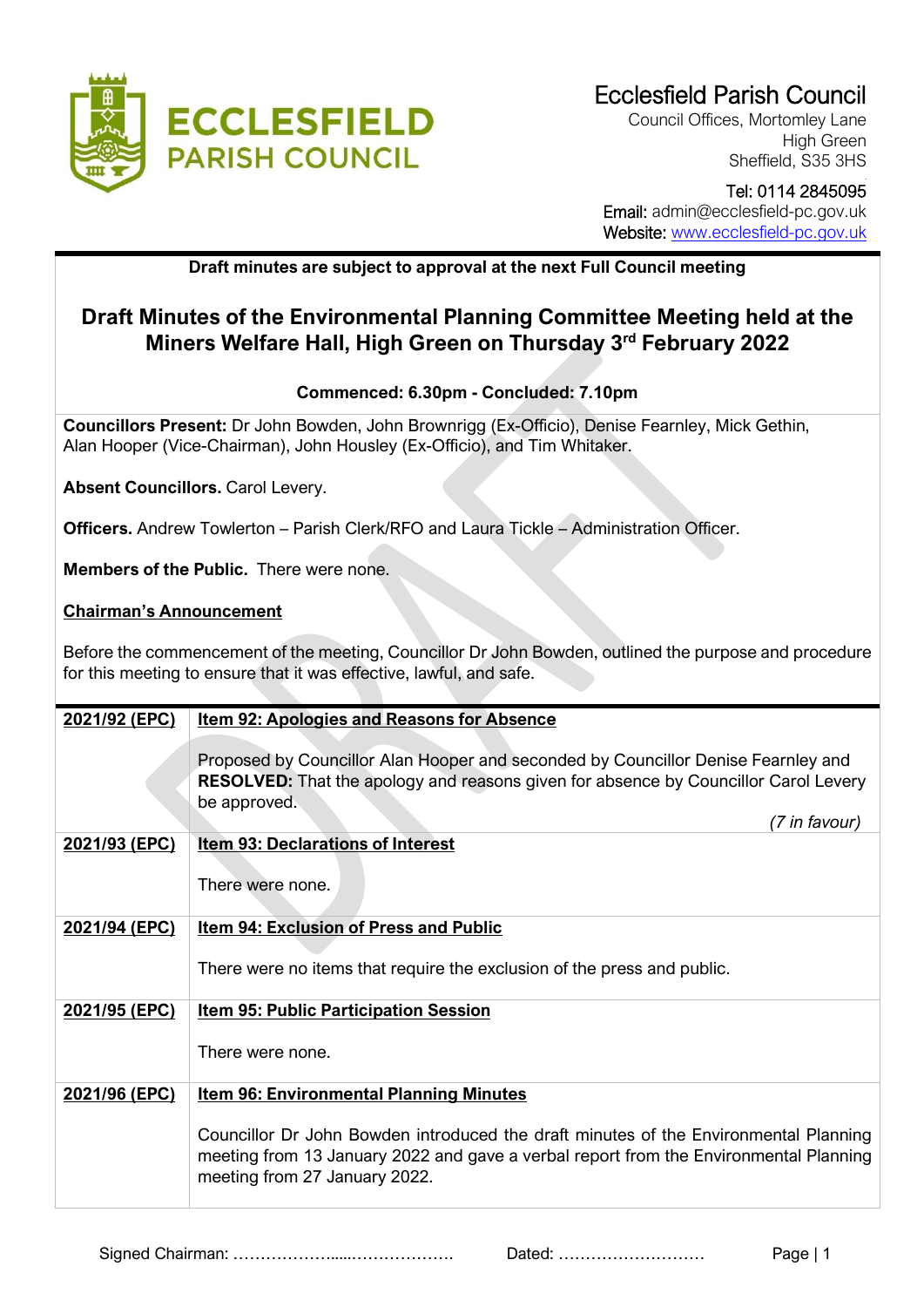|              | Proposed by Councillor Dr John Bowden and seconded by Councillor John Brownrigg and<br>RESOLVED: That the minutes of the Environmental Planning meeting of 13 January 2022<br>be endorsed.                                           |              |                                                                                                   |                                                                                                                                                                                                                      |                               |
|--------------|--------------------------------------------------------------------------------------------------------------------------------------------------------------------------------------------------------------------------------------|--------------|---------------------------------------------------------------------------------------------------|----------------------------------------------------------------------------------------------------------------------------------------------------------------------------------------------------------------------|-------------------------------|
|              |                                                                                                                                                                                                                                      |              |                                                                                                   |                                                                                                                                                                                                                      | (7 in favour)                 |
| 2021/97(EPC) | <b>Item 97: Planning Matters</b><br>97.1 To note and consider the list of planning applications for comment since the last<br>meeting and any delegated to the Admin Officer in accordance with Council Policy.<br>9 was considered. |              |                                                                                                   |                                                                                                                                                                                                                      |                               |
|              | <b>Date</b>                                                                                                                                                                                                                          | Planning     | <b>Site Location</b>                                                                              | Brief Description of                                                                                                                                                                                                 | <b>Date</b>                   |
|              | <b>Received</b>                                                                                                                                                                                                                      | Reference    |                                                                                                   | Proposal                                                                                                                                                                                                             | <b>Comments</b><br><b>Due</b> |
|              | 12.01.2022                                                                                                                                                                                                                           | 22/00010/FUL | 69 Halifax Road,<br>Grenoside,<br>Sheffield,<br><b>S35 8PA</b>                                    | Extension to roof.                                                                                                                                                                                                   | 02.02.2022                    |
|              | 18.01.2022                                                                                                                                                                                                                           | 22/00125/FUL | <b>Cotswold</b><br>19<br>Avenue,<br>Sheffield,<br><b>S35 2ED</b>                                  | Erection of two storey<br>side/rear extension to<br>dwellinghouse.                                                                                                                                                   | 07.02.2022                    |
|              | 18.01.2022                                                                                                                                                                                                                           | 22/00130/FUL | 4 Warren<br>Lane,<br>Sheffield,<br><b>S35 2YA</b>                                                 | Erection<br>of<br>single<br>side/front<br>storey<br>extension including<br>dormer window and<br>provision of render to<br>dwellinghouse<br>(re-submission<br>of<br>21/02965/FUL).                                    | 08.02.2022                    |
|              | 18.01.2022                                                                                                                                                                                                                           | 22/00187/FUL | 8 Nether Road,<br>Sheffield,<br><b>S35 9XT</b>                                                    | Provision of front porch<br>erection<br>of<br>single<br>storey rear<br>extension and raised<br>decking area to rear of<br>dwellinghouse<br>(re-<br>submission of planning<br>application<br>number<br>21/03675/FUL). | 08.02.2022                    |
|              | 19.01.2022                                                                                                                                                                                                                           | 22/00154/FUL | <b>Potter</b><br>25<br>Hill<br>Lane, Sheffield,<br><b>S35 4JE</b>                                 | Demolition of existing<br>garage and erection of<br>detached<br>outbuilding to provide<br>ancillary<br>accommodation<br>and<br>storage.                                                                              | 09.02.2022                    |
|              | 20.01.2022                                                                                                                                                                                                                           | 22/00118/FUL | JTPickfords.com,<br>Vander House, 1<br><b>Starnhill</b><br>Close,<br>Sheffield,<br><b>S35 9TG</b> | Demolition of disused<br>substation/office store<br>erection<br>and<br>οf<br>detached single storey<br>building for use as                                                                                           | 09.02.2022                    |

Signed Chairman: ……………….....………………. Dated: ……………………… Page | 2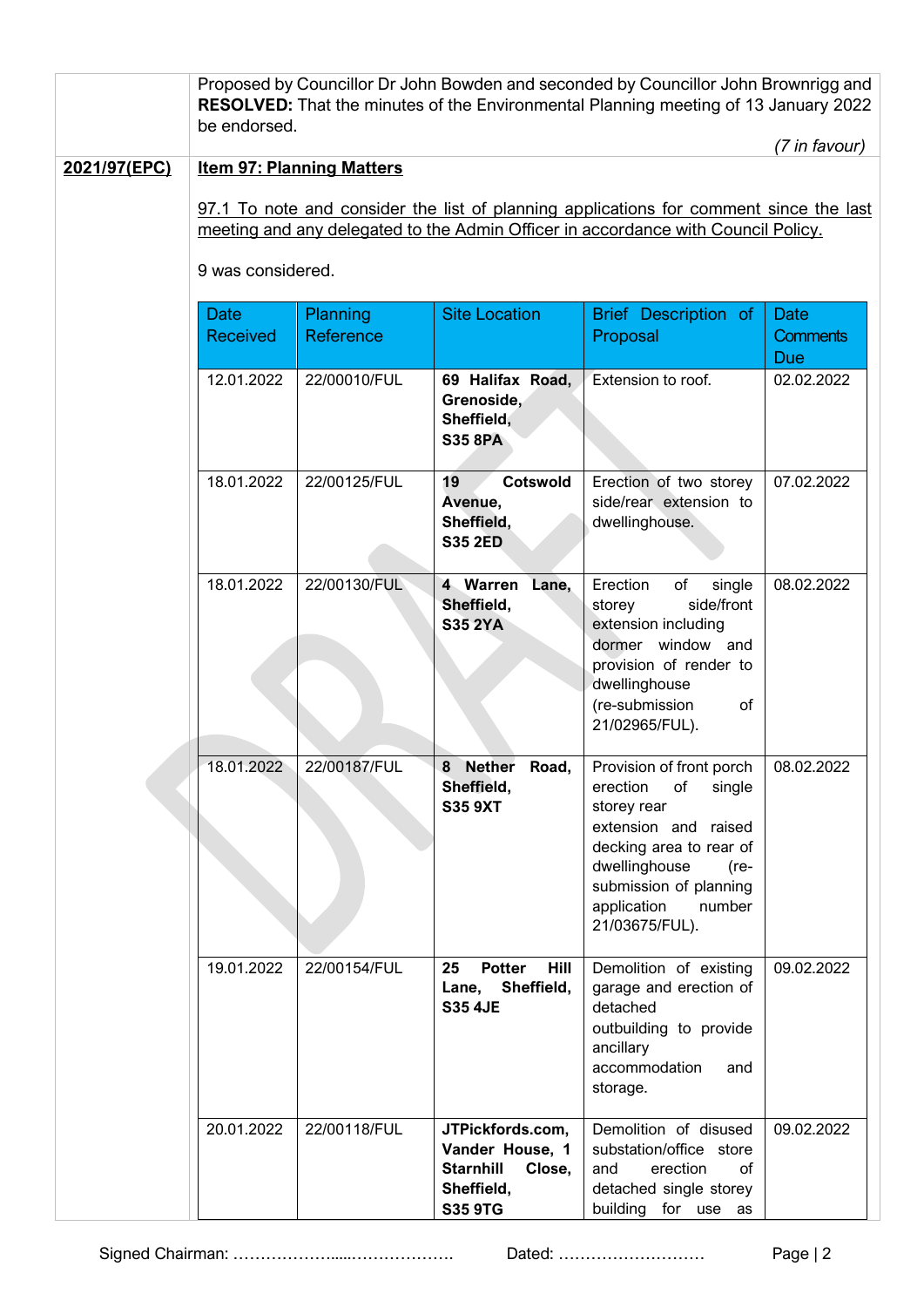|            |              |                                                                    | bathroom showroom                                                                                                                                                                                                                                                                                   |            |
|------------|--------------|--------------------------------------------------------------------|-----------------------------------------------------------------------------------------------------------------------------------------------------------------------------------------------------------------------------------------------------------------------------------------------------|------------|
|            |              |                                                                    | (Use Class E).                                                                                                                                                                                                                                                                                      |            |
| 20.01.2022 | 21/05361/FUL | 348 The<br>Wheel,<br>Sheffield,<br><b>S35 9ZB</b>                  | Conversion of stable<br>block and erection of<br>single storey extension<br>to form dwellinghouse<br>with raised platform to<br>the rear erection of a<br>two storey detached<br>garage including front<br>dormer windows and<br>creation<br>οf<br>new<br>vehicular access for<br>no.348 The Wheel. | 10.02.2022 |
| 25.02.2022 | 22/00236/FUL | <b>Salutation</b><br>3<br>Gardens.<br>Sheffield,<br><b>S35 4AA</b> | Erection of a garage to<br>side of dwellinghouse                                                                                                                                                                                                                                                    | 15.02.2022 |
| 26/01/2022 | 22/00246/FUL | <b>Creswick</b><br>32<br>Sheffield,<br>Lane,<br><b>S35 8NL</b>     | <b>Alterations</b><br>to<br>roof<br>space to form habitable<br>accommodation<br>including formation of<br>gable ends, erection of<br>a rear dormer window<br>and erection of single<br>storey extensions with<br>rendering to rear/side<br>front<br>and<br>οf<br>dwellinghouse.                     | 16.02.2022 |

Proposed by Councillor Dr John Bowden and seconded by Councillor Denise Fearnley and **RESOLVED:** That the Council have no objections or comments to make on these planning applications except for:

1) 22/00125/FUL – 19 Cotswold Avenue, Sheffield, S35 2ED – Erection of two storey side/rear extension to dwellinghouse. The Committee is in full support of the neighbour's objection and supports their request for a site visit from the planning officer.

 *(7 in favour)*

97.2 To receive notifications of any planning decision notices (listed) The Committee was informed of notifications of planning decision notices for 2 planning applications, as follows:

| <b>Planning</b><br>Reference | <b>Site/Location Proposal</b>                                                                                                                                                                                                                           | <b>Outcome</b>         |
|------------------------------|---------------------------------------------------------------------------------------------------------------------------------------------------------------------------------------------------------------------------------------------------------|------------------------|
| 21/04578/FUL                 | 38 Creswick Lane, Sheffield, S35 8NL<br>Alterations to dwellinghouse including<br>front single-storey extension with roof<br>terrace, single-storey rear extension at<br>ground level, alterations to roof to create<br>additional living accommodation | Granted conditionally. |